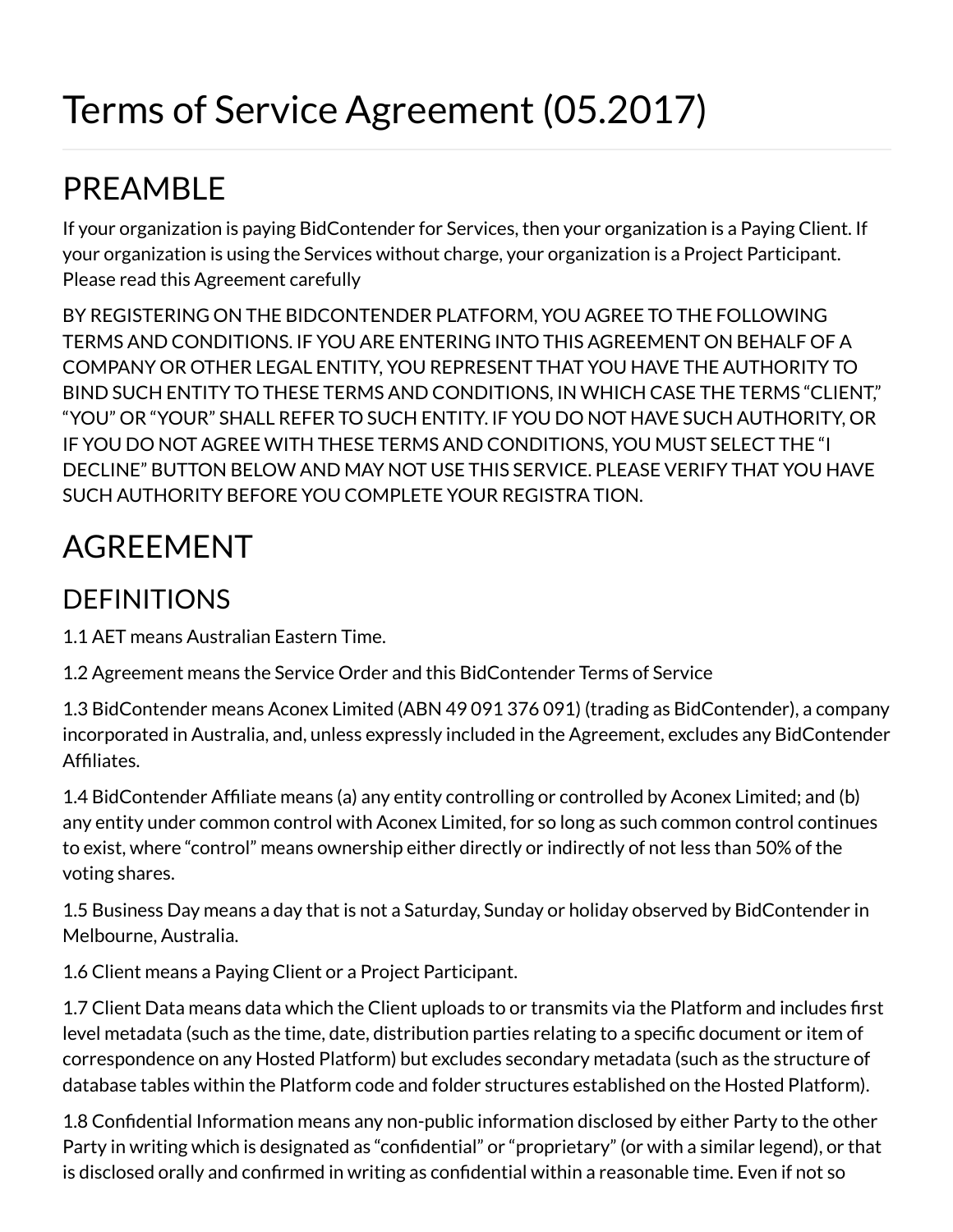marked, the Parties agree that Client Data and the terms of this Agreement are Confidential Information.

1.9 Effective Date means the date the Client accepts this Agreement by registering on the BidContender platform.

1.10 Fees means the charge(s) payable by the Client to BidContender pursuant to this Agreement, as specified in the Service Order.

1.11 Force Majeure Event means any forces of nature, disruptions to the internet infrastructure, public bandwidth shortages, industrial action, acts of terrorism, protests, riots, civil commotion, fire, explosion, flood, epidemics, lock-outs, strikes and action or inaction by a government agency (including any quasi-government agency) which causes a Party to be prevented or delayed in performing its obligations.

1.12 Hosted Platform means the Platform as hosted by BidContender or for BidContender by an authorized sub-contractor of BidContender.

1.13 Implementation Fee means the Fee for Implementation Services.

1.14 Intellectual Property Rights means patents, copyrights, trade secrets, and other proprietary rights recognized in any jurisdiction worldwide, and all applications and registrations therefor.

1.15 Materials means all manuals, data, documents, and information which are prepared, written, made accessible, provided or developed by BidContender or its licensors in connection with the Services, including help and support documentation.

1.16 Project Participant means any user of the Services designated by the Paying Client where permitted by, and pursuant to, this Agreement, who is not required to pay BidContender for access to the Platform.

1.17 Party means either BidContender or the Client as the context dictates, and Parties means BidContender and the Client.

1.18 Paying Client means any user of the Services who has entered into an agreement to pay Fees for the Services.

 1.19 Platform means machine readable object code owned by or licensed to BidContender, and Upgrades thereto released during the term of the Agreement, and which is accessed and used by the Client, and regardless of whether the Platform is hosted by BidContender, the Client or a third party.

1.20 Price List means the standard price list for the Services as it may be changed from time to time at BidContender's discretion and which is available from BidContender.

 1.21 "Privacy Statement" means the Aconex Privacy Statement, which is applicable to data received by Aconex from Aconex customers and users of its web sites, and which is available for review and download on the Platform login page and as may be updated by Aconex from time to time in any manner that complies with then-current applicable laws.

1.22 Service Order means the applicable order form for the provision of Services, relating to >the provision of goods and services by Aconex, and as further described at Section 16.2. Service Order also means a Project Conrmation Sheet, a Corporate Agreement, a Client Agreement, a Variation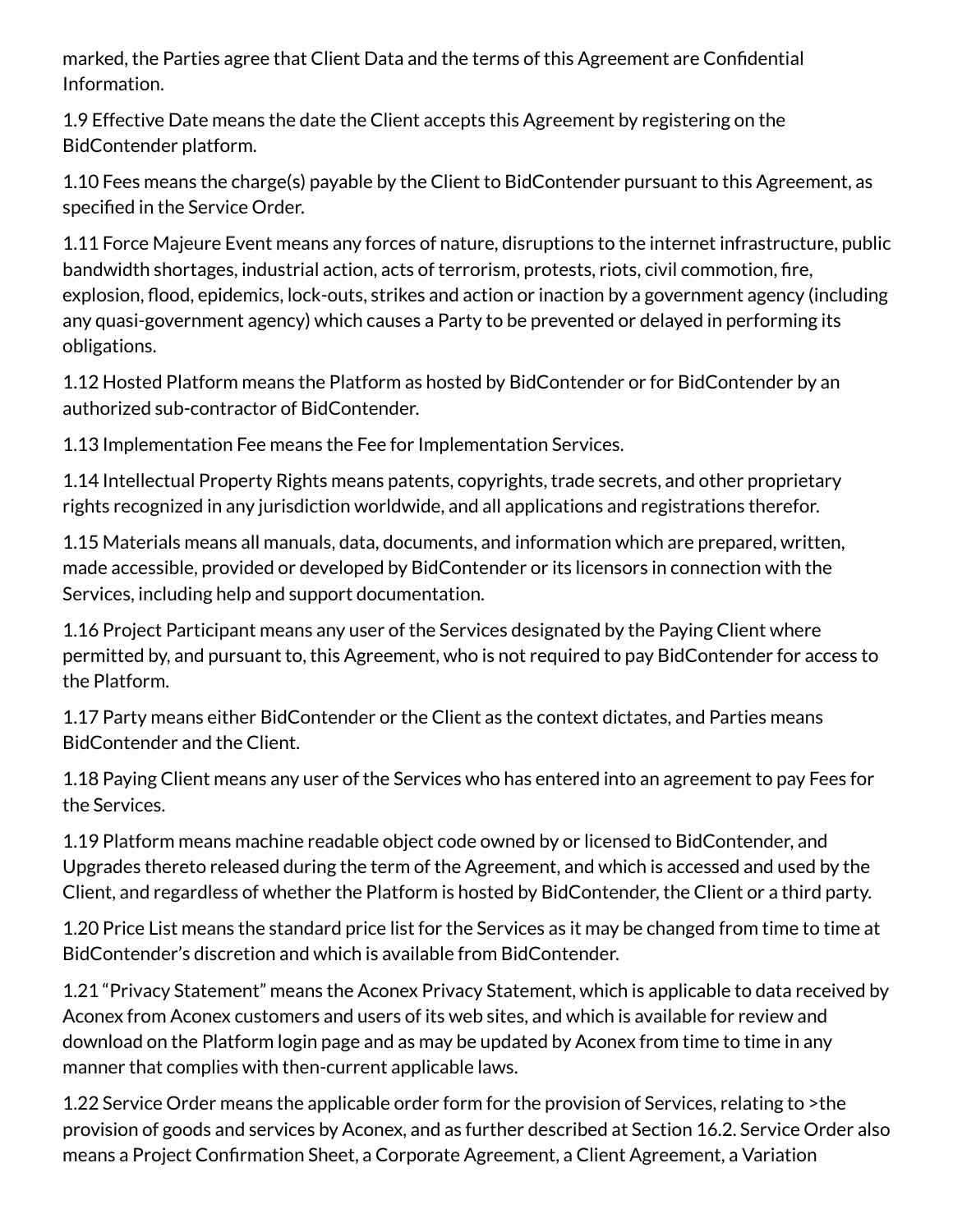Agreement (to the extent that the same amends the scope of the original agreement) and any similar document by which the Parties agree the particulars of the Client's use of the Platform.

1.23 Services means the services described in Section 2.1 of this Agreement.

1.24 Upgrades means any bug fixes, error corrections, modifications, updates, upgrades and new versions of the Platform that are provided by BidContender generally to its clients at no additional charge. Upgrades excludes new products that are charged for separately by BidContender.

### 2. SERVICES

2.1 Services and Schedule. In consideration for any applicable Fees and the terms and conditions of this Agreement, BidContender will provide such of the following Services, pursuant to the terms and conditions of this Agreement.

(a) Platform License. A non-exclusive, non-transferable, restricted license ("a Platform License"), for the term specified in Section 2.3, to access the Platform and use the functionality available on the Platform.

(b) Hosting Services. Making the Platform available over the public Internet, including unlimited data transmission by the Client to and from the Platform, and unlimited storage of Client Data on the Platform.

2.2 Restrictions. Unless expressly authorized under this Agreement or by BidContender in writing, the Client is not permitted to: (i) except to the extent that applicable laws prevent BidContender restraining the Client from doing so, reverse engineer, adapt, modify, create derivative works of, make additional copies of, separate, or develop the Platform, or facilitate or assist any such activity; (ii) integrate or link the Platform with other software; (iii) sell or otherwise earn consideration by providing access to the Platform; (iv) permit third party access to the Platform; (v) use the Platform to compete with BidContender, assist a competitor of BidContender or develop competing products or services. Client is responsible for compliance with this Agreement by its employees, contractors and agents and is liable for all their acts and omissions.

2.3 Term of License or Service. BidContender will provide each Service from the Effective Date for any period specified in an agreed Service Order.

2.4 Client Responsibilities.

(a) Confidentiality of Username and Password. The Client is responsible for the confidentiality of the username and password used by its personnel to access the Platform and agrees not to give its username or password to any third party.

(b) Accuracy of Data. The Client acknowledges that by transmitting data within the Platform, the Client is inviting any recipients to rely upon that information and that the retraction of such information may therefore affect the recipients. BidContender may, as a condition to complying with any Client request to retract or delete data from the Platform, require the Client to comply with BidContender's reasonable risk mitigation requirements.

(c) Other Obligations. The Client understands and acknowledges that BidContender's ability to provide the Services is dependent on the Client undertaking any agreed obligations (or such reasonable obligations as may be advised to the Client by BidContender). The Client acknowledges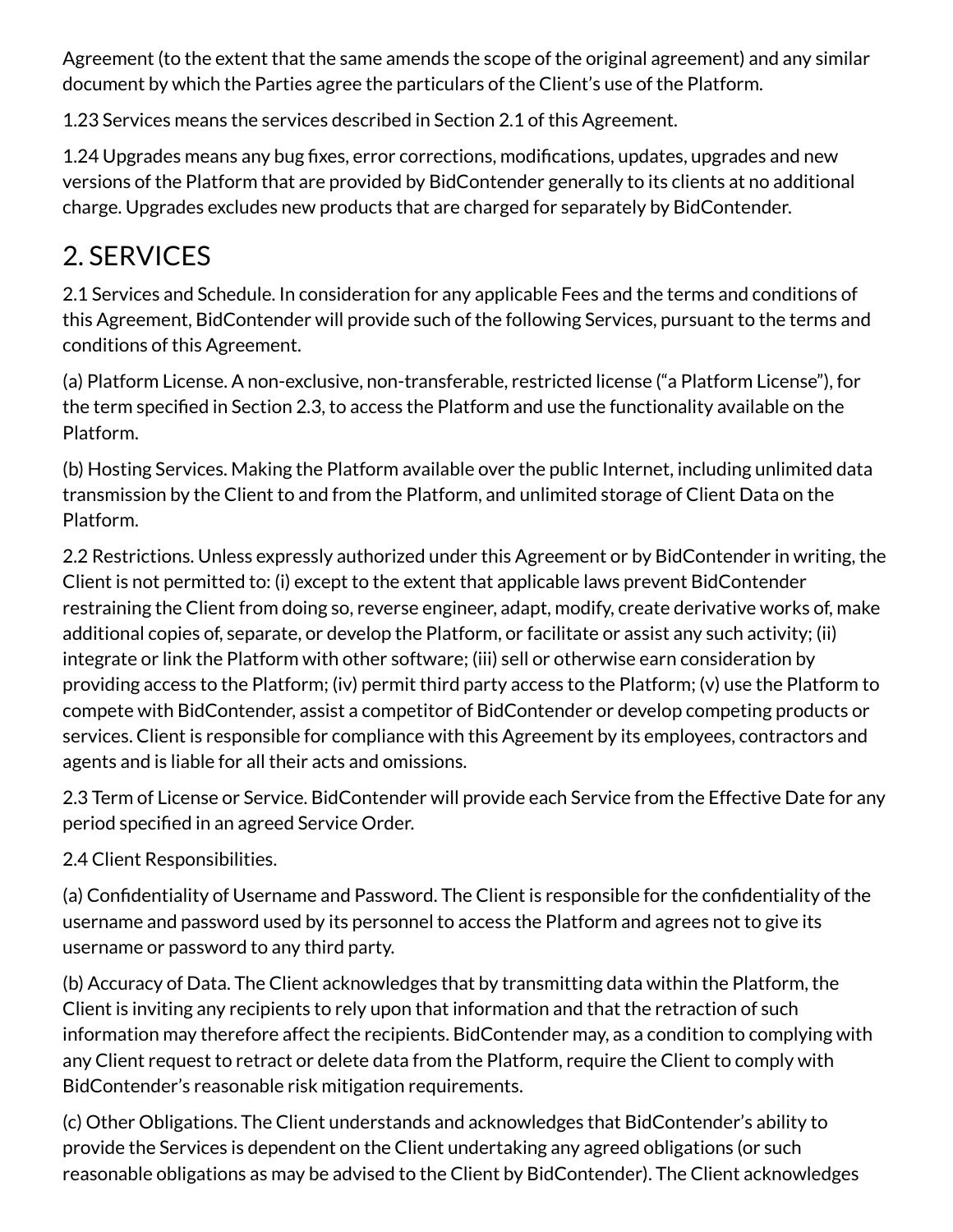that failure to perform any such obligations may result in a failure to receive Services and/or additional costs being payable for the Services.

#### 3. CLIENT DATA

3.1 Ownership. Client retains all of its right, title and interest in and to Client Data, and ownership of Client Data is not transferred to BidContender under this Agreement.

3.2 Right to Use. Client grants BidContender a nonexclusive license, for the term of this Agreement, to use Client Data to accommodate Client's authorized use of the Platform and Services. Client further grants BidContender a nonexclusive, worldwide, perpetual license to use usage data (such as, by way of example and not by way of limitation, numbers of documents uploaded) in an aggregated form that is not identifiable to any organization in order to compile statistics on Platform use and improve the Platform.

 3.3 Retention. At the end of this Agreement, the Client will have three months ("Retention Period") in which to purchase an archive of the Client Data at the Fee specified in the Price List, after which the Client Data may be deleted by BidContender without notice. BidContender will not be liable for any damages of any kind in connection with a decision not to retain Client Data after the Retention Period.

 3.4 Warranty regarding Client Data and Use of the Services. The Client warrants that it has appropriate rights in Client Data and that the Client Data and the Client's use of the Client Data will not violate applicable laws or this Agreement. BidContender is not obligated to screen Client Data, although BidContender reserves the right to screen Client Data and to remove without warning Client Data that it reasonably considers may breach this Agreement. BidContender will notify the Client if BidContender removes Client Data and will repost or return Client Data provided that, in BidContender's reasonable opinion, doing so would not place BidContender at risk of loss or damage. To the extent permitted by law and subject to Section 11.3, BidContender is not liable for any damage or loss caused by BidContender's decision to remove Client Data. The Client is entirely responsible for the content and delivery of Client Data, including without limitation, the accuracy, usefulness, timeliness and completeness of Client Data. The Client is responsible for ensuring Client Data is correctly addressed and on-time and does not represent a breach of any obligations to a third party or of law.

#### 4. FEES

 4.1 Fees. Unless otherwise specified in this Agreement, the Client must pay Fees: (a) in advance; and (b) by the means specified in the Service Order. If the Client fails to pay any amount payable by it under this Agreement, in addition to any other rights, BidContender will be entitled to charge the Client interest on the overdue amount, payable by the Client immediately on demand, from the due date up to the date of actual payment at a rate equal to 2% above the prevailing base lending rate quoted by Commonwealth Bank of Australia (or, if less, the maximum amount permitted by applicable law) and such interest shall accrue daily, be calculated weekly and be compounded monthly. With the exception of any outstanding or overdue Fees, periodic Fees will cease to be payable when the Client advises BidContender that the Agreement has expired in accordance with its terms, or this Agreement is terminated whichever is sooner. `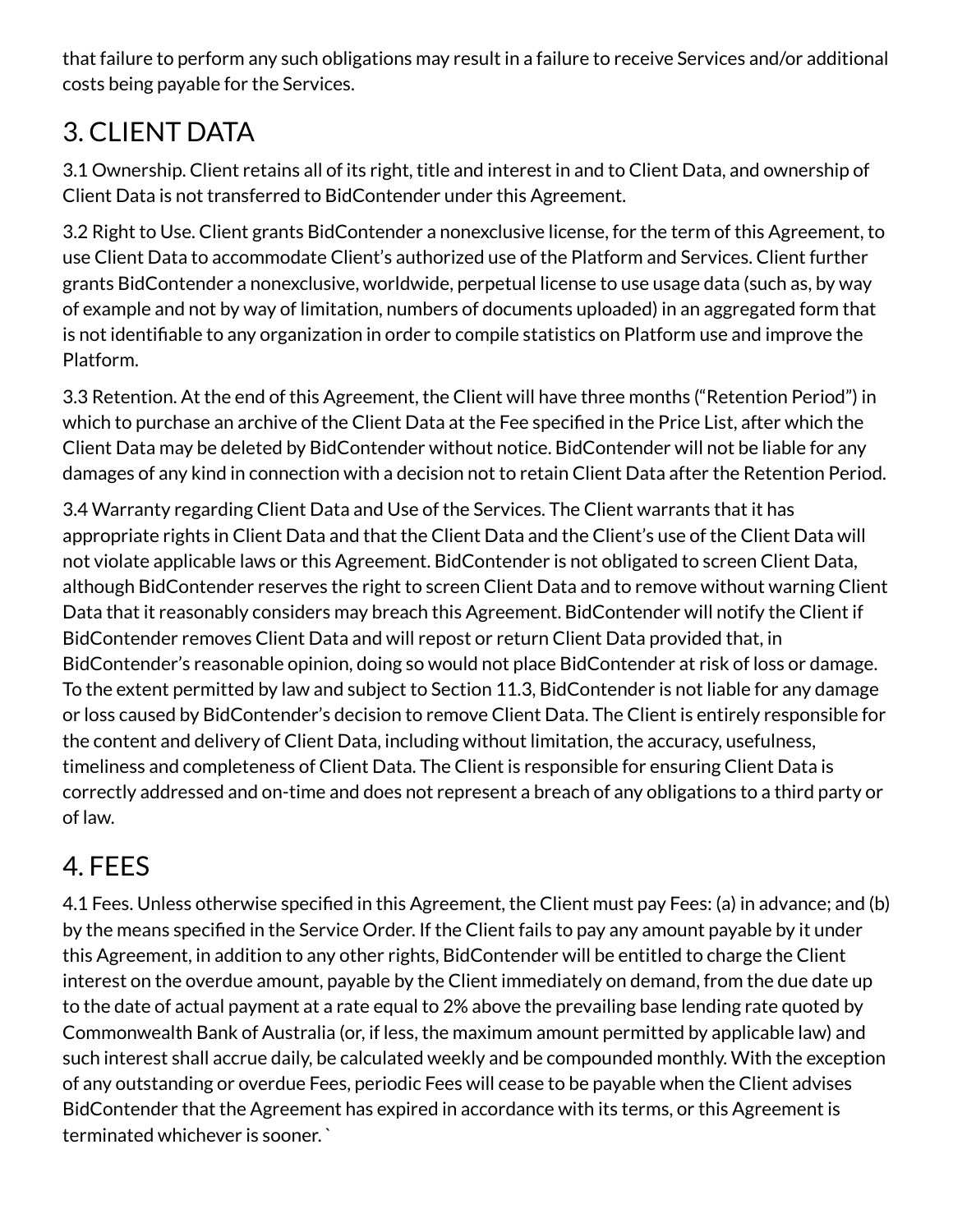4.2 Taxes. All Fees specified hereunder do not include and are net of any foreign or domestic governmental taxes or charges of any kind that may be applicable to this Agreement, including without limitation excise, sales, use, property, license, value-added taxes, goods and services tax, franchise, income, withholding or similar taxes, customs or other import duties or other taxes, tariffs or duties, other than taxes which are imposed based on the net income of BidContender. Any such taxes which are otherwise imposed on payments to BidContender shall be the sole responsibility of Paying Client.

4.3 Currency. All amounts are quoted and to be paid in Australian Dollars.

### 5. ACCEPTABLE USE OF THE SERVICES

The Client must use the Services in accordance with this Agreement and in accordance with all applicable laws. The Client must not attempt to breach or circumvent Platform security. In addition, the Client must not use the Services in any fashion that would, or assist others to: mislead or deceive; post or transmit information that infringes or violates the rights of a third party, including the rights of privacy and publicity; cause or knowingly facilitate the spread of a virus, worm, Trojan horse, or another harmful object; post or transmit unsolicited messages, junk mail, spam or chain letters or material that might be considered offensive; collect or store personal data without permission; promote in any way illegal or unwelcome or unsociable activities; attempt to breach or circumvent Platform security; assist BidContender competitors; or undertake promotions or undertake commercial activity not connected with the business purposes the Services are intended to support. In order to provide the Services effectively and in accordance with applicable law and this Agreement, BidContender may monitor and record the Client's use of the Services and the Client authorizes BidContender to collect, store and use all such information provided BidContender complies with Section 6.

### 6. CONFIDENTIALITY

 (a) Obligation. Both Parties acknowledge that the Confidential Information obtained by either Party pursuant to this Agreement may constitute valuable trade secrets of the disclosing Party. Each Party agrees to use Confidential Information solely in accordance with the provisions of this Agreement and not to disclose, or permit to be disclosed, either directly or indirectly, Confidential Information to any third party, without the other Party's prior written consent. Each Party shall use strict measures to protect the secrecy and avoid disclosure or unauthorized use of the other Party's Condential Information. Each Party shall exercise the same degree of care to prevent disclosure of the Confidential Information as it takes to preserve and safeguard its own Confidential Information, but in any event, no less than a reasonable degree of care.

(b) Exceptions. Notwithstanding the foregoing, neither Party will be in breach of this provision in circumstances where the Party is legally compelled to disclose the other Party's Confidential Information or where the information is already in the public domain through no fault of the receiving Party, or is in the disclosing Party's possession without a duty of confidentiality at the date of disclosure, or where the disclosing Party discloses the terms of this Agreement (not Client Data) to its professional advisors, financiers, prospective financiers or partners or agents, Related Parties or where BidContender discloses the fact the Client is a Client to potential clients.

## 7. PERSONAL INFORMATION AND CLIENT DATA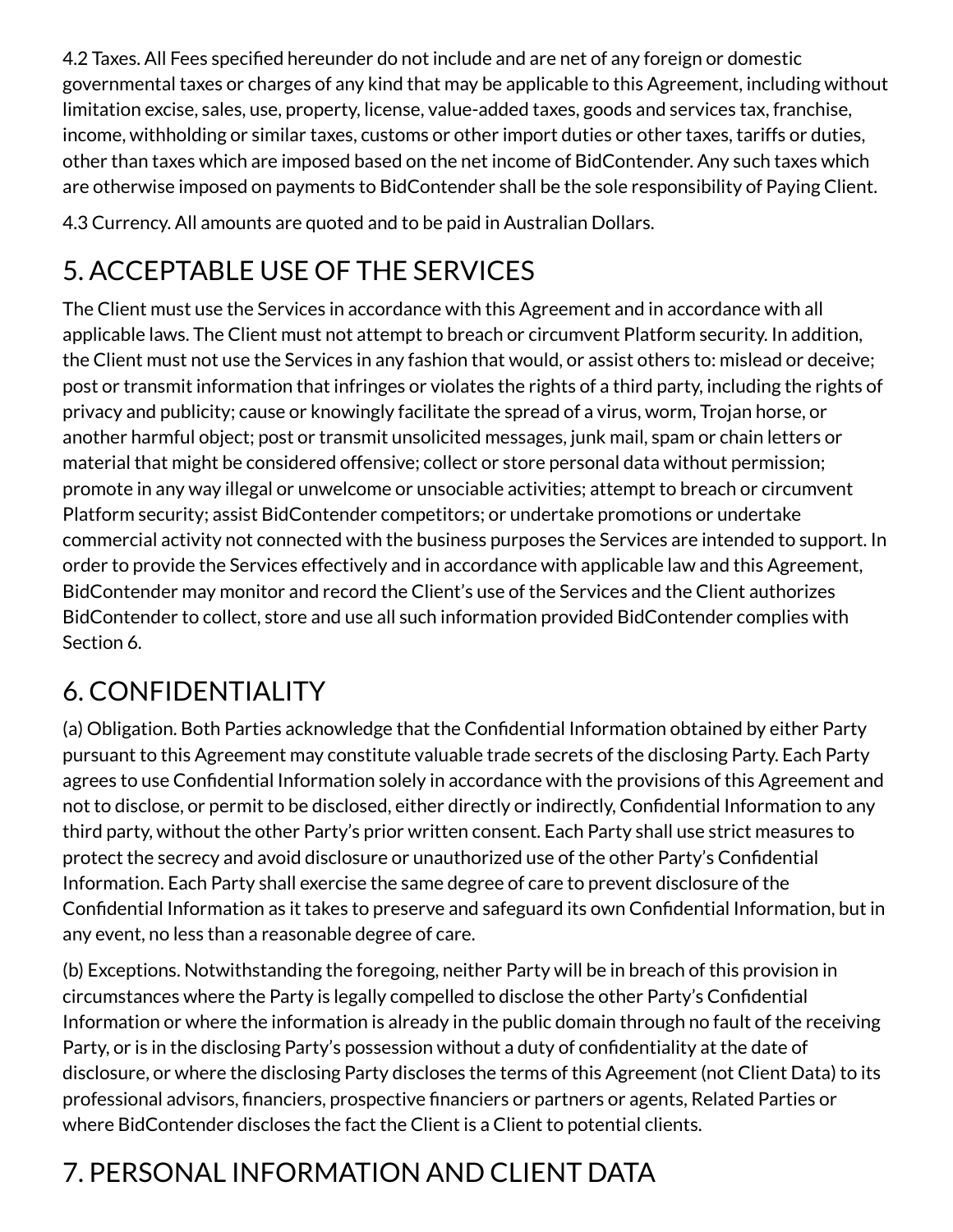**Use of Personal Information:** In the course of receiving the Services under this Agreement, Client may disclose to Aconex Personal Information in connection with the Client's employees, directors, officers, customers or suppliers, and/or other users of the Services. Aconex may also otherwise be provided with access to Personal Information in the course of delivering the Services. Where the Client provides Personal Information to Aconex, the Client is responsible for confirming that its disclosure and/or provision of Personal Information to Aconex, and Aconex's storage and/or use of such Personal Information in the manner contemplated under this Agreement is permissible under relevant Privacy Legislation. Aconex collects Personal Information directly from the relevant individual(s) (such as under Section 11.2) and Aconex is solely responsible for ensuring that all acts (including collection, storage, use and disclosure) are in accordance with its Privacy Statement and otherwise permissible under the relevant Privacy Legislation.

Aconex will use commercially reasonable efforts to protect Personal Information from loss, destruction or unauthorized use or access, utilizing technical, physical and administrative security measures consistent with Good Industry Practice. For the purpose of this Section 10, Personal Information is not data that is in any way created or extracted from Client Data with respect to a Project or Client Data that the Client uploads or transmits via the Platform (other than Personal Information provided as part of any registration processes or procedures).

**Additional purposes under Aconex's Privacy Statement:** Aconex may collect Personal Information of the Client's employees, agents and contractors with whom Aconex has contact in business dealings and, subject to Aconex's compliance with Privacy Legislation, the Client acknowledges that Aconex may use that information in accordance with Aconex's Privacy Statement in addition to the purpose of performing Services under this Agreement.

 In the course of delivering Services under this Agreement, Aconex may allow messaging and sharing of information in many ways, such as your profile, service areas, request for information, tenders and quotations, and contact details. Information and content that is shared or posted may be seen by other users of the Services. Where settings have been made available, Aconex will honor the choices made by users about who can see content or information (such as connecting with other contractors, access control settings, public vs private tenders).

### 8. USER COMMUNICATIONS

 Aconex either through itself or through its third party partners [morefully described in clause – below] may communicate with end users of the Services regarding non-Project specific matters relating to system usage, modules and support provided by Aconex, which may include but may not be limited to providing information on products or services or administration, marketing communications, identifying product and services preferences to personalize experience for the Customer and for business purposes, such as data analysis, audits, fraud monitoring and prevention, developing new products, enhancing, improving or modifying our websites and services, identifying usage trends, determining the effectiveness of our promotional campaigns and operating and expanding our business activities.

**Transfer and Storage of Personal Information:** Due to the global nature of its business, Aconex may, for the purposes contemplated under this Agreement, transfer or store Personal Information to any country in which Aconex operates, subject to its compliance with applicable laws and this Agreement.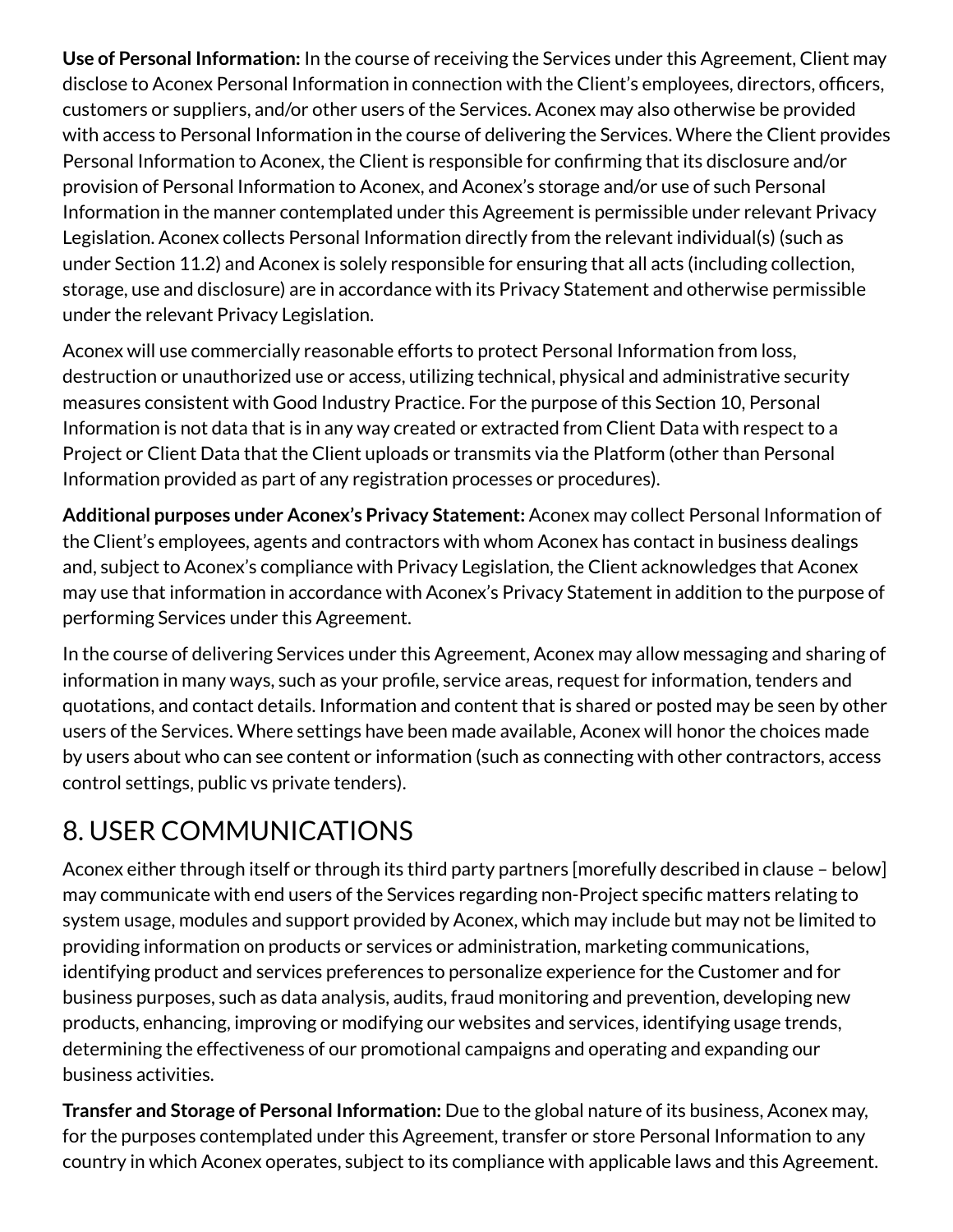The Client agrees to such transfer in its own right and on behalf of those individuals and entities from whom it collected such Personal Information, where such transfer is for the purposes of performing the Services. Personal Information collected by Aconex will be stored through electronic systems located in various jurisdictions. While some of these databases may be operated by Aconex entity some may be operated by third parties on behalf of Aconex. Customer data may be transferred to databases outside the Client's country of domicile, potentially to jurisdictions to that may not require an equivalent level of data protection to the laws of the Client's jurisdiction.

Aconex may share Personal Information with third parties to perform business functions and services on its behalf including in connection with the use or operation of the Platform (such functions may include hosting servers, providing legal, accounting, marketing, product research or other support services); or as required or permitted by law.

 These third parties may be located in various countries across the globe. Where Aconex does make information or data available to third parties to perform business functions and services on behalf of Aconex, all such parties will be obligated to maintain the security and condentiality of the Personal Information and to process the data in accordance with Aconex's instructions.

Aconex either by itself or through third party service providers, will act only as a data processor and will not re-use or re-disclose Personal Information for unrelated purposes outside the provision of the Services.

Aconex will conclude appropriate data protection contracts with all such third parties, to ensure appropriate levels of data protection is accorded to the data at all times.

### 9. INTELLECTUAL PROPERTY RIGHTS

9.1 Platform and Services. The Client acknowledges and agrees that BidContender and its licensors own all right, title and interest in and to the Services and the Platform, including all Intellectual Property Rights therein and thereto, including any materials or software that may be developed by BidContender in the performance of the Services. No transfer of any Intellectual Property Rights occurs pursuant to this Agreement. This Agreement is not a sale and does not convey to Client any rights of ownership in or related to the Platform or the Services, or any Intellectual Property Rights therein.

 9.2 Feedback. Notwithstanding anything to the contrary in this Agreement, BidContender has and retains the exclusive right to own, use and disclose, in the course of its business, all feedback provided by Client with respect to the Services and Platform.

### 10. SUSPENSION FOR BREACH

Without affecting any other rights and obligations in this Agreement or at law or equity (including a right of termination and a right to claim damages), BidContender may suspend the Platform License and delivery of any or all of the Services if the Client commits a breach of this Agreement and does not remedy that breach within seven days (and in the case of a breach of Section 4, BidContender may further require all Fees to be payable in advance).

### 11. LIMITED WARRANTY AND DISCLAIMERS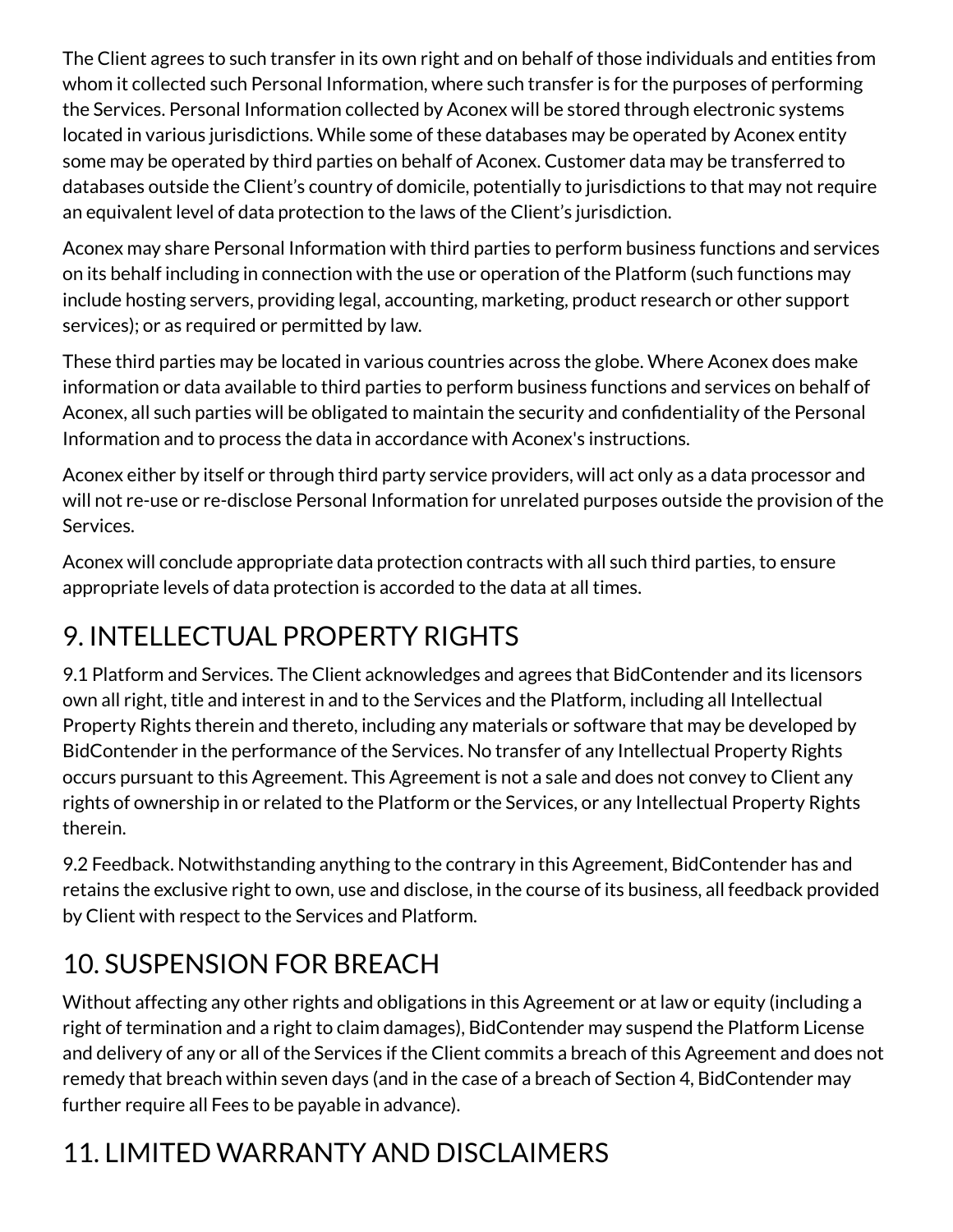11.1 Limited Warranty. BidContender warrants to Client that BidContender will use reasonable professional skill and care in providing all Services. BidContender's sole liability and Client's sole remedy for any failure to so perform the Services will be for BidContender to re-perform such Services.

Ì, l, 11.2 Disclaimers. CLIENT ASSUMES ALL RESPONSIBILITIES FOR SELECTION OF THE PLATFORM TO ACHIEVE CLIENT'S INTENDED RESULTS, FOR THE USE OF, AND RESULTS OBTAINED FROM, THE PLATFORM, AND FOR TAKING APPROPRIATE MEASURES TO PREVENT LOSS OF DATA. EXCEPT AS EXPRESSLY PROVIDED IN SECTION 11.1 ABOVE AND SUBJECT TO THE TERMS OF SECTION 11.3, TO THE MAXIMUM EXTENT PERMITTED BY APPLICABLE LAW, BIDCONTENDER: (A) DISCLAIMS ALL WARRANTIES, WHETHER EXPRESS, IMPLIED, STATUTORY OR OTHERWISE; (B) SPECIFICALLY DISCLAIMS ANY IMPLIED WARRANTIES OF MERCHANTABILITY, NON-INFRINGEMENT, QUALITY AND FITNESS FOR A PARTICULAR PURPOSE; AND (C) DOES NOT WARRANT THAT THE PLATFORM WILL BE ERROR-FREE OR THAT THE PLATFORM WILL WORK WITHOUT INTERRUPTIONS. THE FOREGOING LIMITATIONS WILL APPLY EVEN IF THE ABOVE STATED REMEDY FAILS OF ITS ESSENTIAL PURPOSE.

11.3 Certain legislation, including the Trade Practices Act 1974 (Cth), may imply warranties or conditions or impose obligations on BidContender which cannot be excluded, restricted or modified or cannot be excluded, restricted or modified except to a limited extent. This Agreement must be read subject to these statutory provisions. If these statutory provisions apply, to the extent to which BidContender is entitled to do so, BidContender limits it liability in respect of any claim under those provisions to, in the case of services, the supplying of the services again.

### 12. LIMITATION OF LIABILITY

TO THE MAXIMUM EXTENT PERMITTED BY LAW AND SUBJECT TO SECTION 11.3, BIDCONTENDER WILL NOT BE LIABLE FOR ANY SPECIAL, PUNITIVE, EXEMPLARY, INDIRECT, CONSEQUENTIAL LOSS, OR DAMAGES, LOSS OF PROFIT, INTEREST, REVENUE, BUSINESS, GOODWILL, SAVINGS OR ANTICIPATED PROFIT OR ANY LOSS OF OR DAMAGE TO ANY CLIENT DATA, OR LOSS OF OR INTERRUPTION TO THE CLIENT'S BUSINESS, IN EACH CASE ARISING OUT OF OR IN ANY WAY CONNECTED TO THE PROVISION OF THE PLATFORM OR THE SERVICES INCLUDING, WITHOUT LIMITATION, LOSS OR DAMAGE CAUSED BY A COMPUTER VIRUS OR OTHER MALWARE, AND IN EACH CASE REGARDLESS OF WHETHER BIDCONTENDER WAS ADVISED OF THE POSSIBILITY OF SUCH DAMAGES.

I TO THE MAXIMUM EXTENT PERMITTED BY LAW AND SUBJECT TO SECTION 11.3, REGARDLESS OF WHETHER A CLAIM ARISES IN CONTRACT, TORT (INCLUDING IN NEGLIGENCE) OR OTHERWISE, UNDER NO CIRCUMSTANCES WILL BIDCONTENDER'S (INCLUDING ITS OFFICERS, EMPLOYEES, CONTRACTORS, AFFILIATES AND AGENTS): (A) LIABILITY IN ANY MONTH BE GREATER THAN 100% OF THE MONTHLY FEE FOR THAT MONTH (FOR PAYING CLIENTS) AND \$2,000 (FOR PROJECT PARTICIPANTS); AND (B) BIDCONTENDER'S AGGREGATE LIABILITY IN CONNECTION WITH THIS AGREEMENT EXCEED THE SUM OF 100% OF THE TOTAL FEES PAID TO THE DATE THE CLAIM AROSE (FOR PAYING CLIENTS) OR \$10,000 (FOR PROJECT PARTICIPANTS).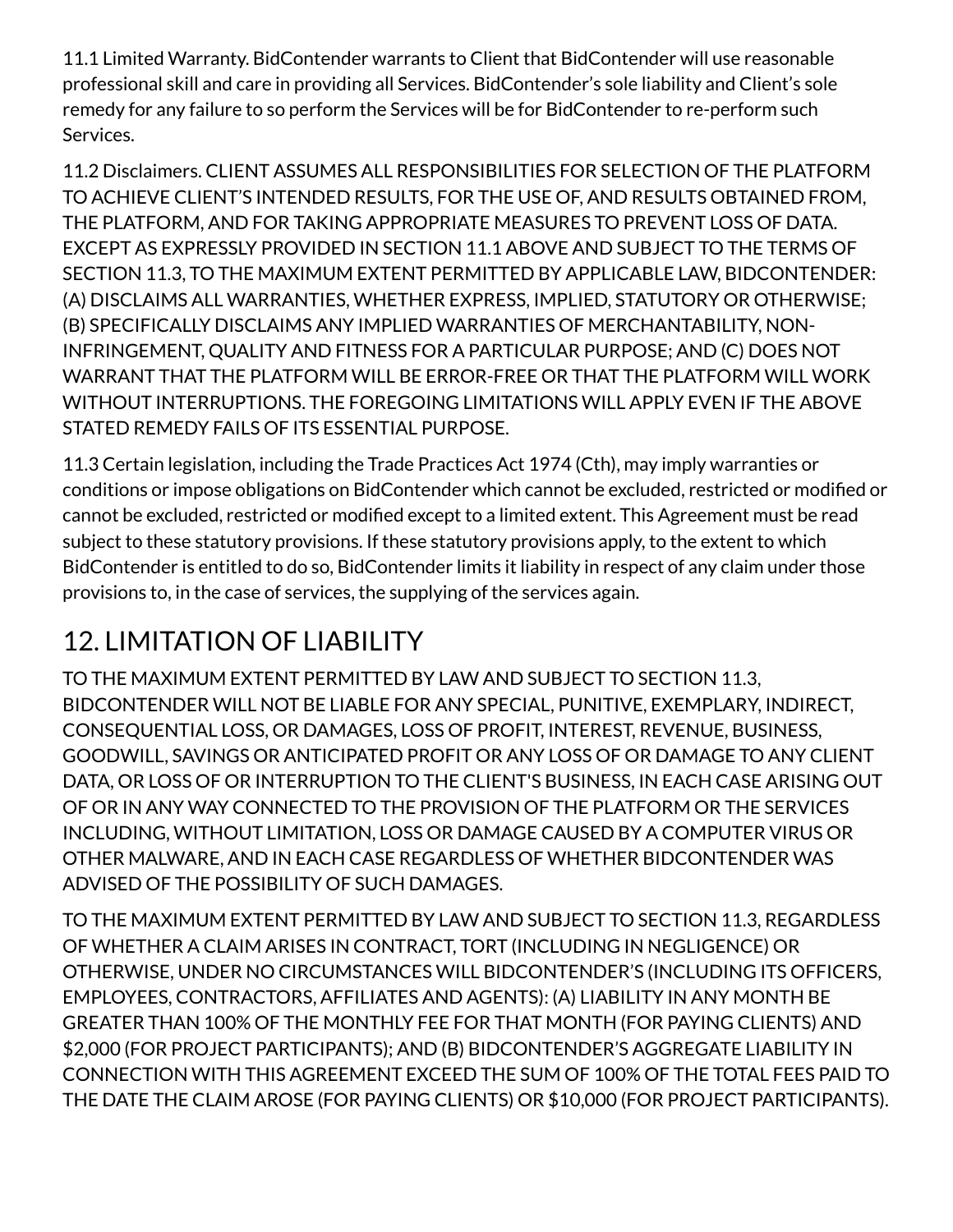The Client and BidContender agree that the disclaimer, exclusions and limitations in this Agreement are fair and reasonable given the amount of Fees paid by the Paying Client and the number of Clients receiving the Services. The Fees charged for the Services are calculated on the basis of the validity of the indemnities, limitations and exclusions in this Agreement. Increased liability on the part of BidContender would result in higher Fees. YOU ACKNOWLEDGE THAT THE FEES REFLECT THIS ALLOCATION OF RISK AND THAT THE DISCLAIMER, EXCLUSIONS AND LIMITATIONS ARE ESSENTIAL ELEMENTS OF THIS AGREEMENT.

#### 13. INDEMNITIES

#### 13.1 BidContender Indemnity.

í (a) Obligation. BidContender shall defend or at its option settle any third party claim, action or proceeding brought against Client alleging that the Platform as delivered to Client and used as authorized in this Agreement, infringes any Intellectual Property Right of a third party and BidContender shall pay any final judgments awarded or settlements entered into; provided that Client provides BidContender with: (i) prompt written notice of such claim; (ii) sole control over the defense and settlement of such claim; and (iii) all necessary information and assistance (at BidContender's expense) to defend and/or settle such claim. Client may participate in the defense of a claim asserted hereunder after BidContender has assumed the defense or settlement, provided that Client shall bear any legal fees and expenses or other costs it incurs in so participating. BidContender shall not be liable for any costs or expenses incurred by Client by acting without BidContender's prior written authorization. BidContender may not settle or compromise any claim under this Section 16.1 that requires Client to admit liability or pay any money without Client's prior written consent, which consent shall not be unreasonably withheld or delayed.

i, (b) Limit on Indemnity. Notwithstanding the foregoing, but subject always to section14.3, BidContender will have no liability for infringement claims arising from: (i) combination of the Platform with other software or products not provided by BidContender, if the infringement would not have occurred if the Platform had not been so combined; (ii) the modification of the Platform, in whole or in part, by anyone other than BidContender, if the infringement would not have occurred but for such modification; or (iii) use by Client of any specified release of the Platform after BidContender notifies Client that continued use may subject Client to such claim of infringement, provided BidContender provides Client with a replacement release.

(c) Replacement Platform. If any portion of the Platform is held, or in BidContender opinion is likely to be held, to infringe or misappropriate a third party's Intellectual Property Rights, or use of the Platform is otherwise enjoined, then BidContender may at its sole option and expense, within a commercially reasonable period of time: (i) procure for Client the right to continue using the Platform; (ii) replace the Platform with non-infringing software; or (iii) in the event that neither of the foregoing is reasonably practicable, terminate this Agreement and refund a reasonable portion of the Fees paid by Client with respect to the Platform.

I (d) Entire Liability. TO THE EXTENT PERMITTED BY LAW, THIS SECTION 16 STATES THE ENTIRE LIABILITY AND OBLIGATION OF BIDCONTENDER, AND THE SOLE AND EXCLUSIVE REMEDY OF CLIENT, WITH RESPECT TO ANY ACTUAL OR ALLEGED INFRINGEMENT OF ANY INTELLECTUAL PROPERTY RIGHT BY THE SOFTWARE OR DOCUMENT A TION.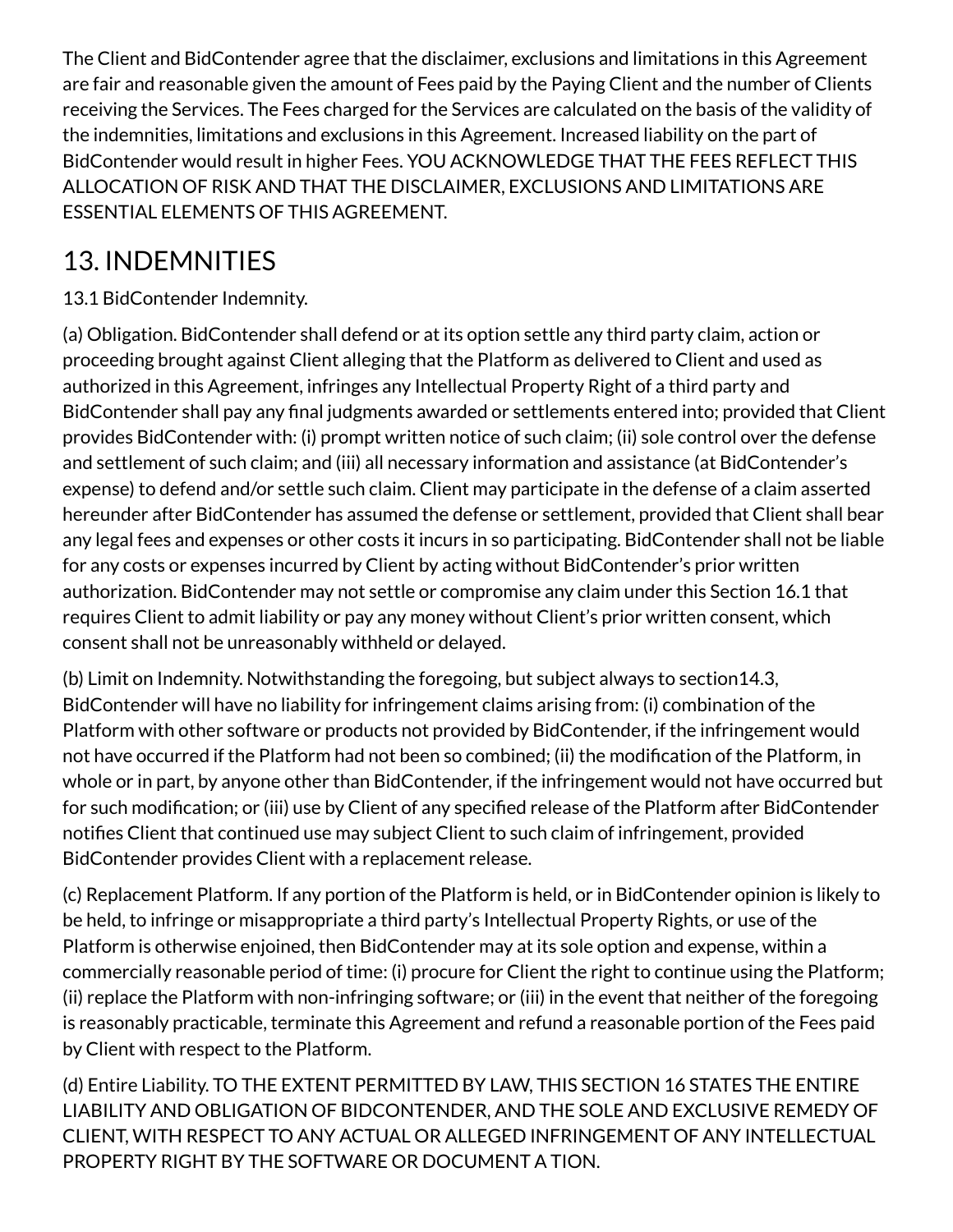13.2 Client Indemnity. The Client shall defend or at its option settle any third party claim, action or proceeding brought against BidContender, any BidContender Afliate or any BidContender Related Entity alleging that (a) the Client has breached any law or regulation in the use of the Platform or the Client Data, or (b) the Client has misused any Client Data or infringed any third party Intellectual Property Rights in the use of the Client Data, and Client shall pay any final judgments awarded or settlements entered into; provided that BidContender provides Client with: (i) prompt written notice of such claim; (ii) sole control over the defense and settlement of such claim; and (iii) all necessary information and assistance (at Client's expense) to defend and/or settle such claim. BidContender may participate in the defense of a claim asserted hereunder after the Client has assumed the defense or settlement, provided that BidContender shall bear any legal fees and expenses or other costs it incurs in so participating. Client shall not be liable for any costs or expenses incurred by BidContender by acting without Client's prior written authorization. Client may not settle or compromise any claim under this Section 13.2 that requires BidContender to admit liability or pay any money without BidContender's prior written consent, which consent shall not be unreasonably withheld or delayed.

#### 14. TERMINATION

14.1 Termination for Convenience. Either Party may terminate this Agreement without penalty upon 30 days prior written notice to the other.

14.2 Termination for Breach. Either Party may terminate this Agreement in the event that (a) either Party commits a material breach of this Agreement and where such breach is capable of remedy, fails to remedy the breach within 30 days of receiving written notice from the other Party or (b) the Client's access has been suspended under Section 10 and has not taken the necessary action to restore access within a further 23 days. A failure to make payment by the due date of an amount greater than 10% of Fees (whether singly or in aggregate) constitutes a material breach.

 14.3 Termination for Insolvency. BidContender may terminate this Agreement immediately by notice in writing if: (a) the Client is unable to pay its debts as and when they become due or becomes, threatens or resolves to become or is in jeopardy of becoming insolvent or subject to an order, proceedings or resolution for liquidation or dissolution (unless for the purposes of amalgamation or reconstruction,) or entering into a compromise or arrangement with, or assignment for the benefit of any of its members or creditors, or an administrator is appointed to the Client, a resolution that an administrator be appointed to it is passed or proposed, or any other steps are taken to appoint an administrator to the Client or the Client is wound up or liquidated, voluntarily or otherwise other than for the purpose of amalgamation or reconstruction whilst solvent or any event occurs having a substantially similar effect to any of the preceding events; (b) the Client, being a partnership, dissolves, threatens or resolves to dissolve or is in jeopardy of dissolving; (c) the Client, being a natural person, dies; or (d) there is a change of control of Client.

14.4 Payment in the Event of Termination. In the event that (a) BidContender terminates this Agreement pursuant to this section 14 or (b) the Client indicates it is unwilling or unable to continue to perform its obligations, (each a "Termination Event"), without prejudice to BidContender's rights and remedies hereunder, the Client will be required to pay BidContender 65% of all Fees uninvoiced as at the date of the Termination Event. The parties agree that this payment is a genuine pre-estimate of BidContender's loss and damage arising as a consequence of the Termination Event.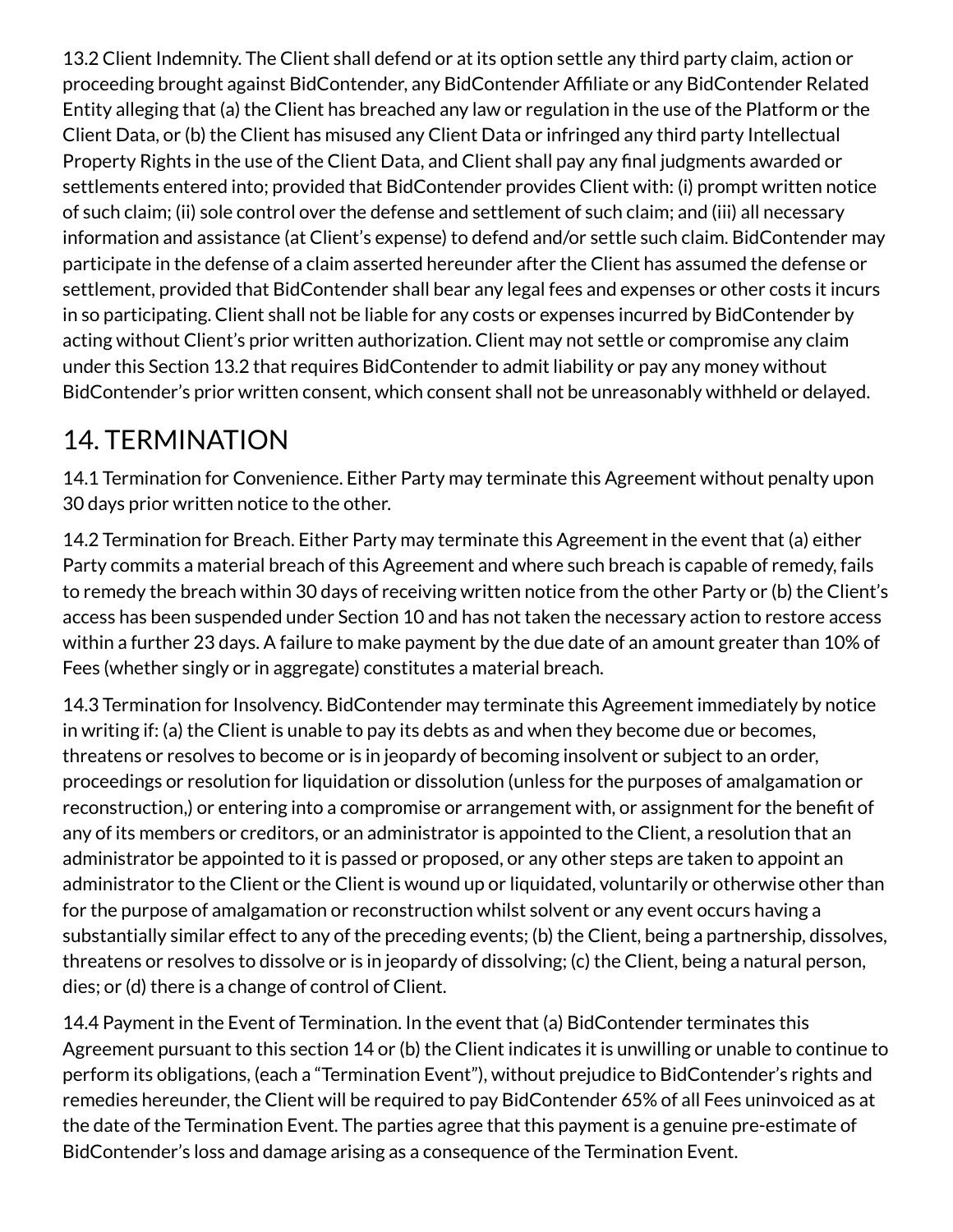Í 14.5 Effect of Termination. The Client must cease to use the Platform and the Services upon termination. On termination of this Agreement, the Client immediately loses all rights to use or possess the Platform and must return any Materials to BidContender or comply with all directions of BidContender for the destruction or return of the Materials and, at BidContender's request, the Client must procure that an authorized representative of the Client, certifies that the Materials has been returned or destroyed. The Client must pay any and all amounts outstanding promptly following termination.

14.6 Survival. Sections 3, 4, 5, 7, 9, 11.2, 12, 13, 15, 16 and 17 shall survive termination.

#### 15. GOVERNING LAW AND DISPUTE RESOLUTION

15.1 Governing Law And Jurisdiction. This Agreement is governed by the laws of the state of Victoria, Australia and the Client submits to the non-exclusive jurisdiction of that state and waives any right it might have to claim that those courts are an inconvenient forum.

15.2 Dispute Resolution.

(a) Negotiation. If any dispute arises between the Parties in respect of this Agreement, or any related document, a Party must: (a) issue a written notice to the other Party notifying them of the existence of a dispute; and (b) use good faith efforts to resolve the dispute through negotiation.

(b) Escalation. In the event that negotiations pursuant to Section 15.2(a) do not resolve the dispute within 15 Business Days (or such longer period as may be agreed between the Parties), the

dispute will be referred to the respective chief executive officers (or their nominees - external counsel excluded) of each Party for good faith negotiations.

(c) Filing of Actions. Neither Party may file an action to resolve a dispute prior to 20 Business Days (or such other period as may be agreed between the Parties) after an escalation pursuant to Section 19.2(b).

15.3 Injunctive Relief. Notwithstanding the foregoing, if either Party breaches, or threatens to breach the provisions of this Agreement concerning confidentiality or Intellectual Property Rights, each Party agrees that the non-breaching Party will have no adequate remedy at law and is therefore entitled to seek immediate injunctive and other equitable relief, without bond and without the necessity of showing actual money damages, in any court having jurisdiction.

### 16. MISCELLANEOUS

16.1 Force Majeure. With the exception of any payment obligations, neither Party will be liable for any delay or failure to perform its obligations pursuant to this Agreement to the extent such delay is due to a Force Majeure Event. With the exception of payment obligations, to the extent a delay or failure of a Party to perform its obligations is caused or anticipated due to a Force Majeure Event, the performance of that Party's obligations will be suspended and neither Party will be liable to the other Party for a failure to perform its obligations as a result of a Force Majeure Event. If a delay or failure by a Party to perform its obligations due to a Force Majeure Event exceeds 3 calendar months, either Party may immediately terminate the Agreement without cause on providing notice in writing to the other Party.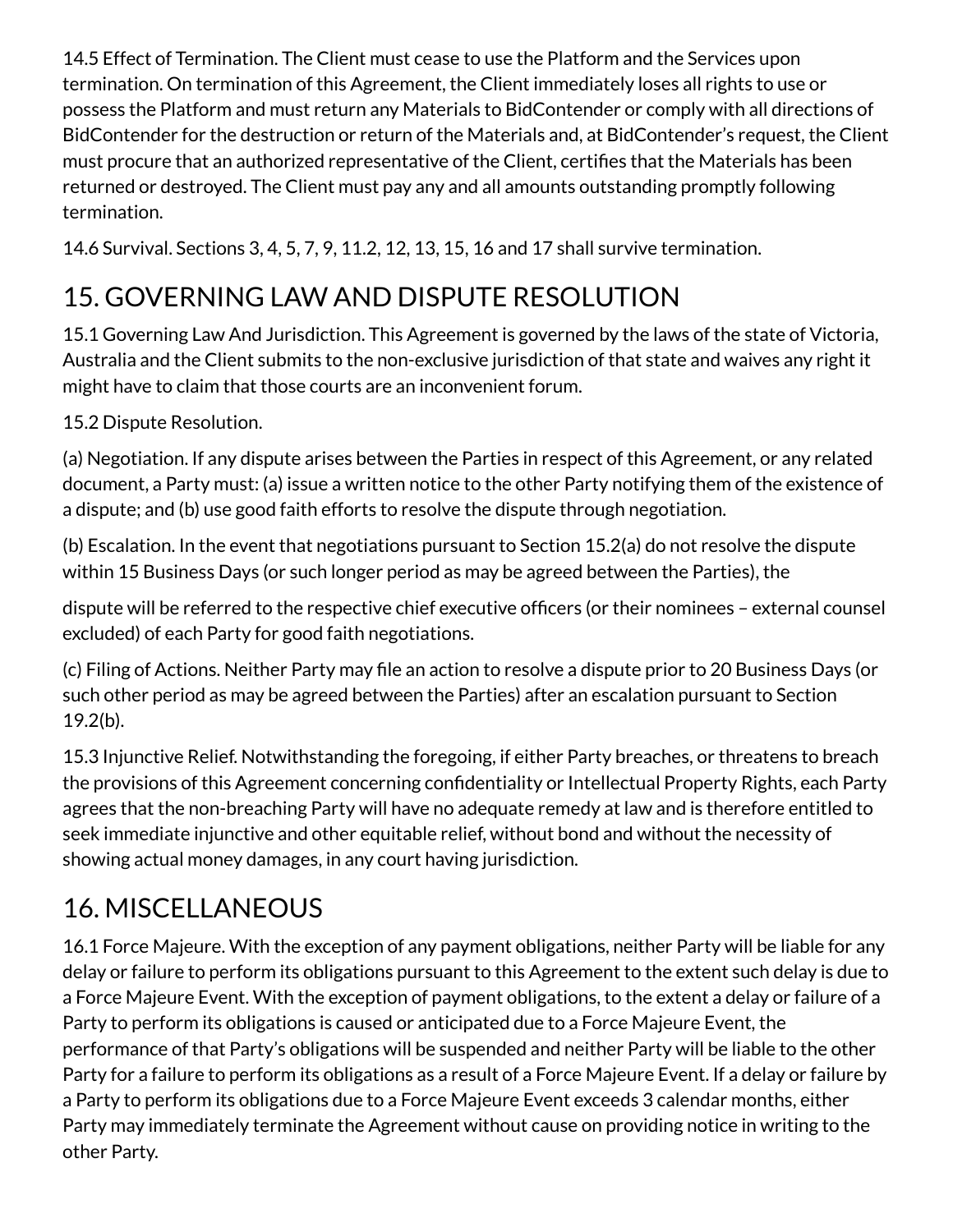#### 16.2 Entire Agreement.

(a) Document Contains Entire Agreement. The documents comprising this Agreement contain the entire agreement between the Parties concerning its subject matter. If the Client does not complete and submit a Service Order, but instead issues a non-BidContender purchase order, that purchase order will constitute an offer by the Client to purchase the Services specified in it on these conditions; accordingly, the execution and return of the acknowledgement copy of the purchase order from BidContender, or BidContender's commencement or execution of work pursuant to the purchase order, will establish a contract for the supply and purchase of the Services on these conditions (and exclude all other terms and conditions).

 (b) Amendments to Service Order and Client's Standard Terms and Conditions Have No Effect. Any amendments to a Service Order or this Agreement not expressly accepted in writing by an authorized BidContender officer and the Client's standard terms and conditions (if any) attached to, enclosed with, or referred to in, any purchase order are expressly excluded from and shall not form part of the Agreement.

16.3 No Reliance on Representations. The Client warrants that it has not relied on any representation, undertaking, statement or understanding which has not been stated expressly in this Agreement or upon any descriptions, illustrations or specifications contained in any document including catalogues or publicity material produced by BidContender.

16.4 Independent Contractor. BidContender is not a party to any transactions Clients enter into with one another using the Platform. Under this Agreement, BidContender and its personnel will never be the employee, agent or partner of a Client, and is not engaged in a joint venture with a Client. Clients agree to

 waive to the maximum extent possible any and all rights they may have against BidContender arising out of any transaction or dealings they conduct with another Client or third party through the Platform.

16.5 Subcontracting And Assignment.

(a) Subcontracting. BidContender may sub-contract the delivery of Services under this Agreement; provided that BidContender shall remain liable to the Client for the provision of such Services.

(b) Assignment. Neither Party may assign this Agreement, whether by operation of law or otherwise, without the prior written consent of the other Party, which consent shall not be unreasonably withheld or delayed; except that BidContender may assign all or part of this Agreement to an BidContender Afliate on notice to the Client. Any attempted assignment in violation of this provision will be null and void. Subject to the foregoing, this Agreement shall be binding upon and inure to the benefit of the Parties and their permitted successors and assigns.

16.6 Waiver. A right may only be waived in writing, signed by the Party giving the waiver, and: no other conduct of a Party (including a failure to exercise, or delay in exercising, the right) operates as a waiver of the right or otherwise prevents the exercise of the right; a waiver of a right on one or more occasions does not operate as a waiver of that right if it arises again; and the exercise of a right does not prevent any further exercise of that right or of any other right.